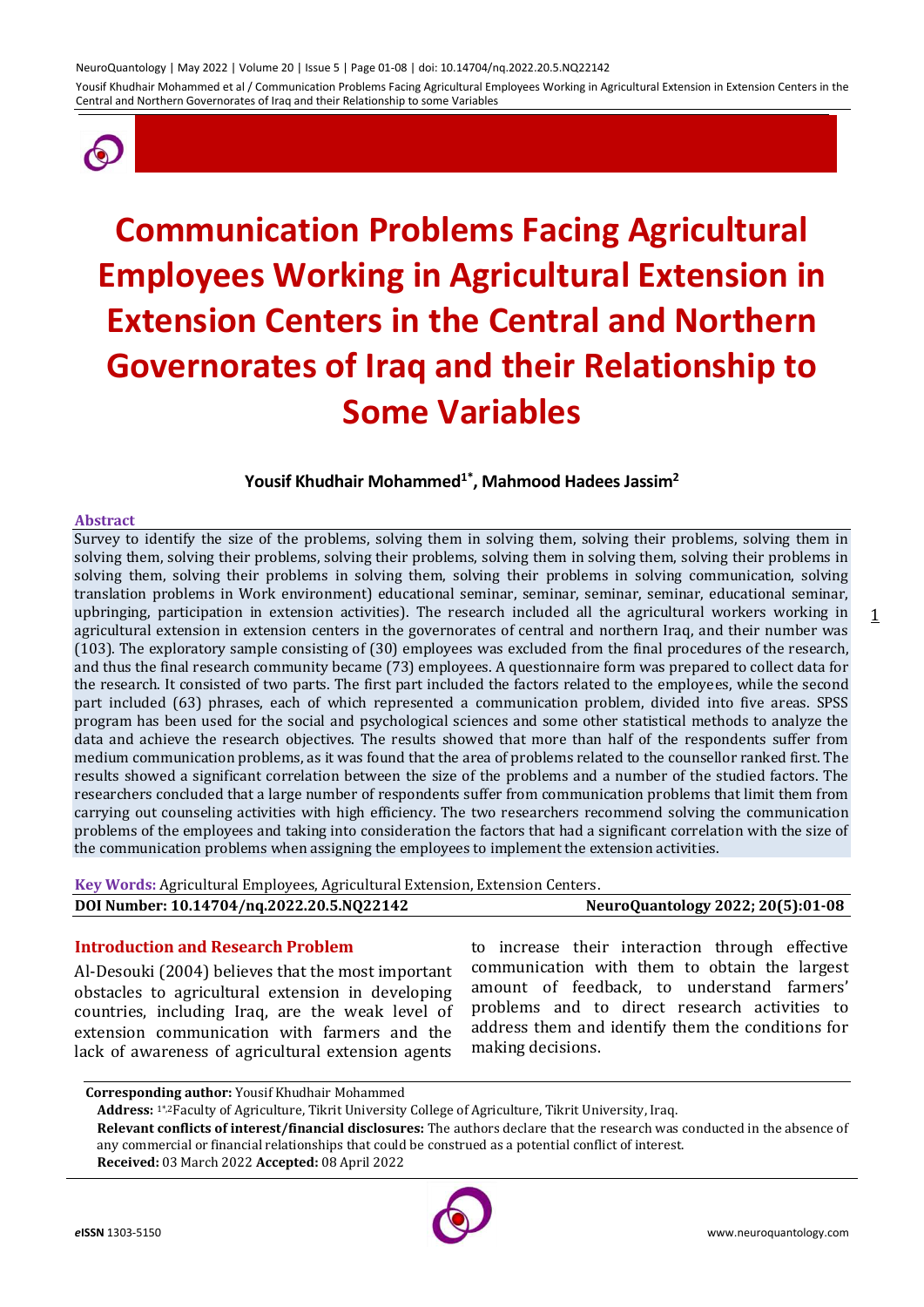The efficiency of extension communication depends on the knowledge, arts and communication skills of the agricultural extension worker, and communication skills are among the basic skills in the agricultural extension workers' performance of their duties and the achievement of the goals of the agricultural extension. Communication skills are divided into skills (speaking, writing, reading, listening, nonverbal signs and gestures, silence, language analogues, methods, means and communicative aids), speaking and writing skills are used to translate ideas and meanings into communicative symbols. Reading and listening skills are used to translate symbols or signs into meanings and ideas, either thinking skills are used either to translate ideas or meanings into symbols or vice versa by translating symbols into ideas and meanings (Al-Dulaimi, 2018), and nonverbal signals and gestures include (body posture, movement The head, facial expressions, eye contact, the use of hands), and the agricultural guide is concerned with the style of silence between the axes of the extension research, which plays an important role in arranging the content of the extension research, and uses language analogues, including slow, fast and controlled pronunciation; To win the ears of farmers, thus achieving the goals of extension communication. The agricultural extension controls the selection and adaptation of sound and accurate methods, means and communication aids that are commensurate with a number of factors, the most important of which are the nature of farmers and the environment, communication objectives, and material, information, and financial capabilities, and takes into account choosing the time and choosing the appropriate place for extension communication (Al-Hamiri, 2007).

Since the communication skills are necessary to activate the interaction of extension communication and the development of the communication strategy of the agricultural extension agent, and that the basic skills that should be concerned with the perception of the guide are effective communication skills to be able to understand what he wants to convey to the guides from ideas (Al-Amoudi, 2013), it is necessary to The mentor is able to establish human relations with the mentors.

This requires having effective communication skills to deliver the guiding research to them. She emphasized that one of the most important features required of agricultural extension workers

to perform their duties efficiently is their possession of effective communication skills, including following convincing extension methods when they contact farmers to bring about the desired changes in them (Maryam, 2016).

Abu Muslim (2019) believes that one of the most important qualifications of agricultural extension workers is that they have high communication capabilities and skills with farmers to make a positive impact and convince them of modern agricultural recommendations. And increase the confidence of the guided farmers.

Al-Manqros (2010) believes that any extension institution that wishes to achieve its goals must possess the agricultural extension workers working in it, sufficient communication skills to achieve the extension goals.

Agricultural extension is one of the important devices through which information is simplified, the formulation and transfer of the knowledge and skills of scientific research to the target audience in a manner that is easy to apply (Al-Subaie, 2011). In order to develop both human and material resources and organize them in a way that achieves the desired goals that this development seeks, as the human element is responsible for the process of making the most of the available material resources; Therefore, he must be well trained to be able to perform the role entrusted to him effectively. The process of communication is a necessary social need for every human being. Communication "is one of the most important pillars of guidance, as indicated by it (Al-Alaq, 2009), through which information and directions flow through it. And decisions are made from an individual to a group of individuals for the purpose of informing and influencing, or making change to achieve predetermined goals. With the great development witnessed by this era in all areas of life, which is clearly reflected on the educational field, the need arises for the existence of types of communication in line with the changes in the field of education In the educational field, the importance of communication emerges as the main means of achieving educational goals, and based on this importance and the fact that communication is one of the necessities of life, it was necessary for the agricultural guide to know his skills because communication gives others a picture of the sender, as he represents his opinion, thinking and culture (Al-Tamimi, 2007).



2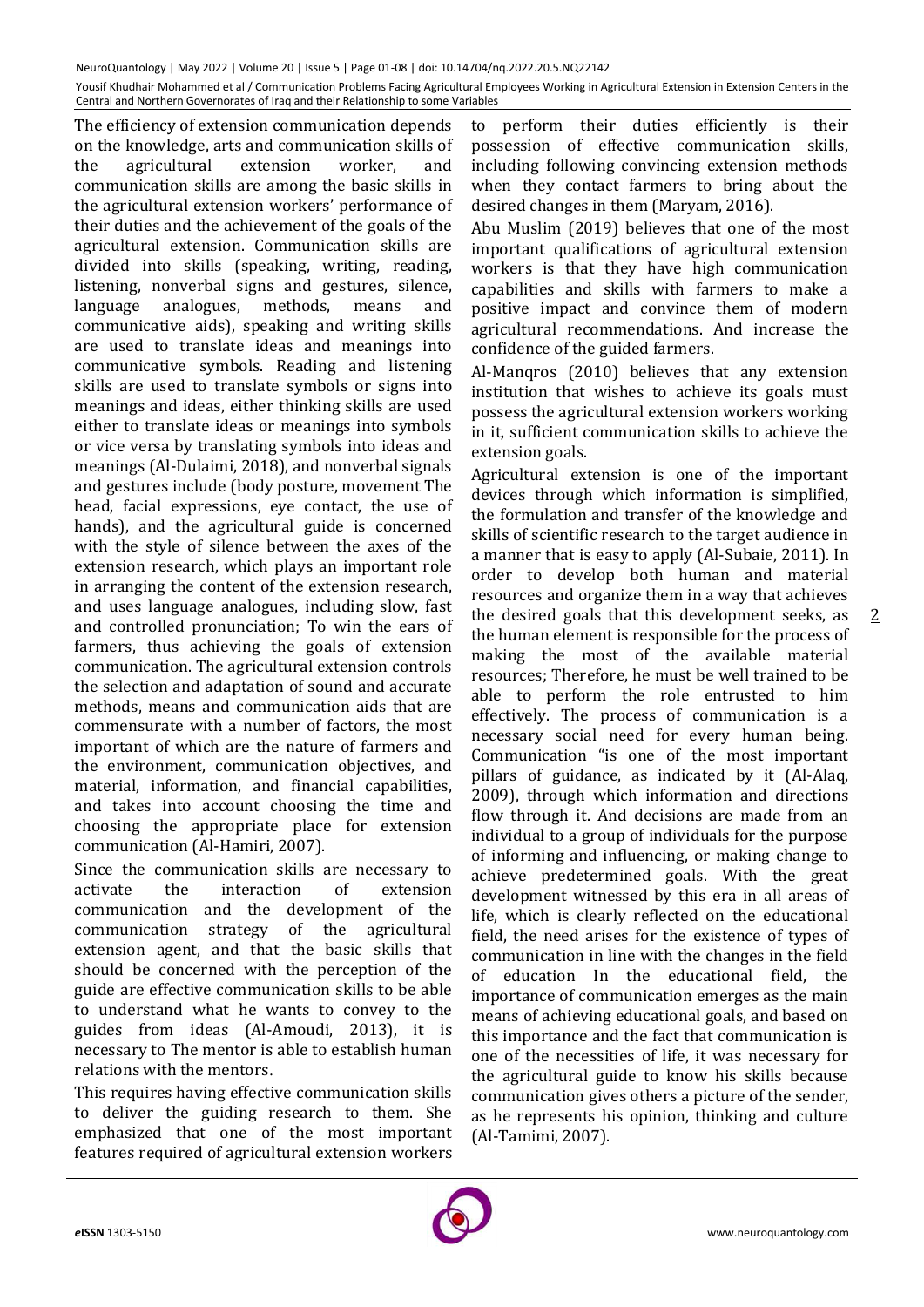### **Based on the foregoing, the research problem is to answer the following research questions.**

- 1. What is the size of the communication problems facing the employees working in the counseling centers in the central and northern governorates of Iraq in general?
- 2. What is the descending order of the research areas (problems related to the mentor, problems related to the mentor, problems related to the research, problems related to the methods and means of communication, problems related to the communication environment)?
- 3. Is there a significant correlation between the volume of communication problems facing the employees working in the counseling centers and all the personal variables represented by (age, gender, educational level, upbringing, participation in counseling activities)?

# *Research Aims*

- 1. Determining the size of the communication problems facing the employees working in the extension centers in the central and northern governorates of Iraq in general.
- 2. Arranging the research fields in descending order according to the arithmetic mean of the volume of communication problems.
- 3. Finding a correlation relationship between the volume of communication problems facing employees working in the counseling centers and all the personal variables represented by (age, gender, educational level, upbringing, participation in extension activities).

# *Statistical Hypotheses*

Statistical hypotheses were developed according to the studied independent factors, as follows:

- 1. There is no significant correlation between the counseling communication problems facing the staff working in the counseling centers and age.
- 2. There is no significant correlation between the counseling communication problems facing the staff working in the counseling centers and gender.
- 3. There is no significant correlation between the counseling communication problems facing the staff working in the counseling centers and the educational level.
- 4. There is no significant correlation between the counseling communication problems

facing the staff working in the counseling centers and the upbringing.

5. There is no significant correlation between the extension communication problems facing the employees working in the extension centers and participation in extension activities.

## *Procedural Fees*

- 1. Employees working in extension centers: all agricultural employees who are assigned to carry out extension activities for farmers and hold a scientific qualification.
- 2. Communication problems: all the obstacles that hinder the delivery of the guiding research to the counsellors that face the staff working in the counseling centers during the implementation of the counseling activity.

## **Research Methodology**

The descriptive approach was chosen for the current research as it is a method concerned with describing the phenomenon and depends on evaluation and comparison (Kandilii, 2008), and thus it focuses on improving agricultural extension work by describing the communication problems facing employees working in extension centers.

# *Research Community and Sample*

The research included all the agricultural extension workers working in the extension centers in the central and northern governorates of Iraq, who numbered (103), distributed among the extension centers in the central and northern governorates of Iraq, which amounted to (7) extension centers. The number of employees subject to research procedures becomes (73) researched.

### *Preparation of the Questionnaire*

The researcher used the questionnaire as a tool for collecting data related to the subject of the research due to its suitability to the research methodology used, and it is suitable for obtaining data and facts as it gives more objective data. The form included two parts:

**Part One:** This part included data related to the personal and functional characteristics of the general counselors in the counseling centers (age, gender, educational level, upbringing, participation in activities).

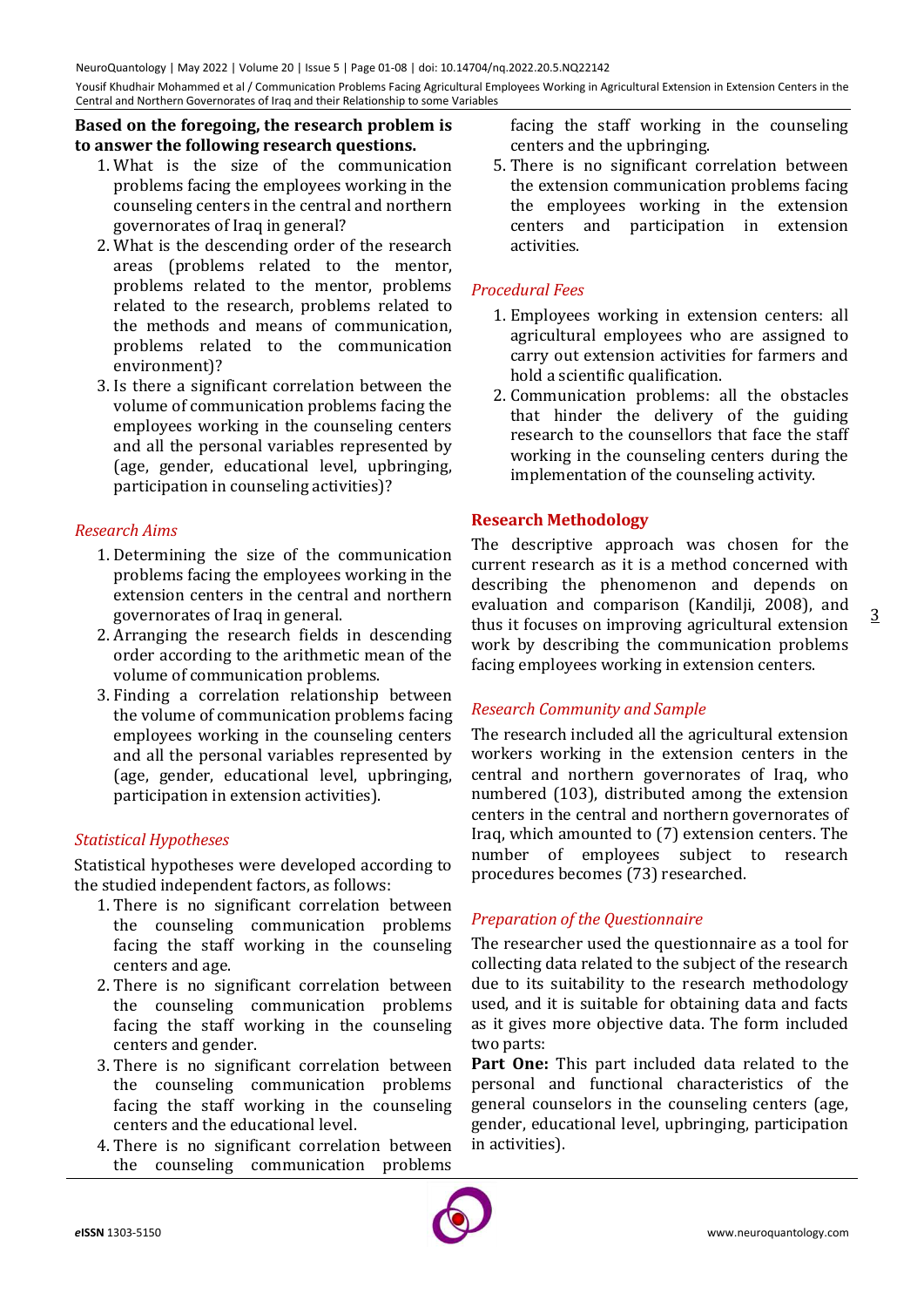**Part Two:** This part included a scale consisting of a number of paragraphs to determine the extent of communication problems facing counselors working in counseling centers. A scale has been prepared consisting in its initial form of (63) items, distributed into five areas: (problems related to the mentor, problems related to the mentor, problems related to the research, problems related to methods and means of communication, problems related to the communication environment, and the items were distributed over the fields as follows (14, 13, 11, 12, 13).

### **Measurement of search Variables**

Measurement is defined as the process of describing information quantitatively, that is, using numbers to describe information or data, arranging and organizing it in an easy, objective form that can be easily understood and then easily interpreted (Latad et al., 2019).

#### *Measuring Independent Variables*

The search variables were measured as follows:

- **1.Age:** it was measured by the number of years of age of the respondent when collecting the data.
- **2.Gender:** it was measured through the two alternatives (male and female), and the values (2, 1) were assigned to it, respectively.
- **3.The educational level:** It was measured through the alternatives (a graduate of middle school of agriculture, a graduate of an agricultural institute, a graduate of a college of agriculture, a holder of a higher degree), these levels were given the machine weights (1, 2, 3, 4) respectively
- **4.Origin:** It was measured according to the following levels (rural, urban), and the values (2, 1) were assigned to it, respectively.
- **5. Participation in extension activities:** It was measured by asking the respondent about his participation in extension activities during his job. The value (2) was given to the participant and the value (1) to the non-participant.

### *The Measure of the Dependent Variable*

It was measured through a scale that included (63) items, and in front of each of them was a three-level scale (large, medium, and few). The numerical values were given  $(1, 2, 3)$  respectively, and thus  $\lfloor$ 

the values expressing the size of the counselors' communication problems are limited (63-189).

#### *Statistical Means*

I use the Spss program for social and psychological sciences and some other statistical methods to analyze data and achieve research goals and some other means such as.

**Range:** The range is one of the scales that measure the difference between the divergence or convergence of values from each other, and it is defined as the difference between the largest and smallest value for the set of observation values. According to the following law:

**Range = highest value – lowest value Category length = range/number of categories (with results rounded to the nearest integer**).

**Frequency distribution**: It is a summarization and arrangement of the data that have previously been collected and classified, divided into a number of groups, each of which is called a category, and these categories may be arranged ascending or descending according to the nature of the data (Krash et al., 2014).

### **Results and Discussion**

The results were discussed according to the following research objectives:

**First Objective:** Determine the extent of communication problems facing employees working in extension centers in the central and northern governorates of Iraq in general.

The results of the research showed that the lowest numerical value obtained by the respondents expressing communication problems was (76) degrees, and the highest numerical value was (179) degrees, with an average of (122.13) degrees, and a standard deviation of 23.14, the respondents were distributed into three categories as shown in Table (1).

**Table 1.** Distribution of respondents according to the size of communication problems

| Categories            | the<br>number | $\frac{0}{0}$ | average     | (X)          | <b>SD</b> |
|-----------------------|---------------|---------------|-------------|--------------|-----------|
| Low $(76 - 110)$      | 20            | 27.4          | 92.15       |              |           |
| Medium (111 -<br>145) | 44            |               | 60.3 128.18 | 122.13 23.14 |           |
| High (146 -<br>180)   | q             |               | 12.3 159.22 |              |           |
| Total                 | 73            | 100           |             |              |           |

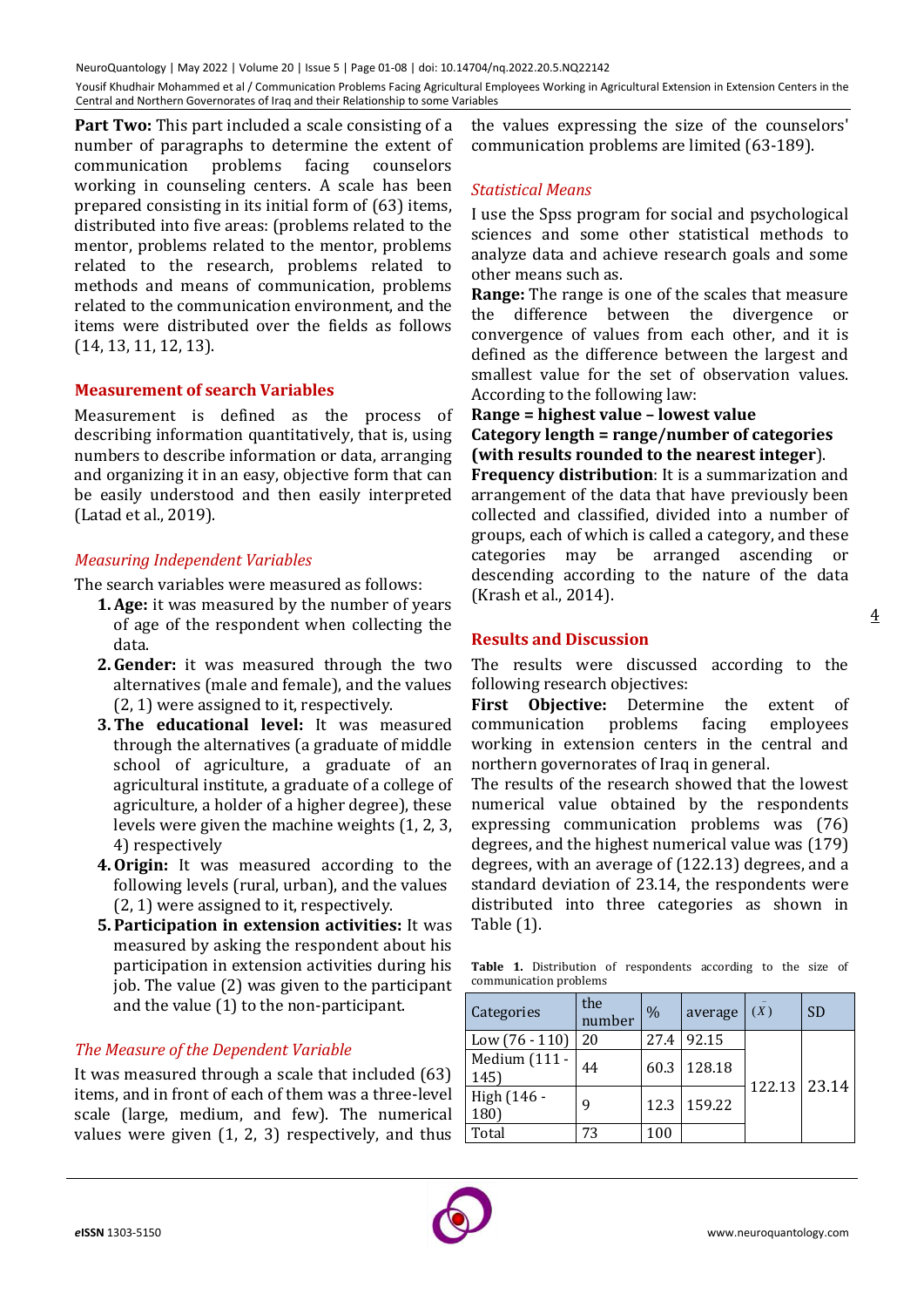It is evident from Table - 1 that more than half of the respondents suffer from moderate communication problems, and the reason may be their poor use of guiding aids and aids and their lack of reliance on them in a way that ensures a positive communication between the counselors and the counselors during the implementation of the guiding activities.

**The Second Objective:** the order of the research fields in descending order The research fields were arranged in descending order according to the percentage weight and the results were as shown in Table (2).

**Table 2.** Ranking of problem areas for workers in counseling centers

| Rank | field                                                      | Average<br>size of<br>problems | number of<br>paragraphs | weight<br>percentile |
|------|------------------------------------------------------------|--------------------------------|-------------------------|----------------------|
| 1    | Problems related<br>to the guide                           | 26.92                          | 13                      | 69.02                |
| 2    | Problems with<br>methods and<br>means of<br>communication  | 23.89                          | 12                      | 66.36                |
| 3    | Problems related<br>to the<br>communication<br>environment | 24.90                          | 13                      | 63.84                |
| 4    | Problems with the<br>guide                                 | 26.10                          | 14                      | 62.14                |
| 5    | Problems with the<br>research                              | 20.32                          | 11                      | 61.57                |

It is evident from Table - 2 that the problems related to the counselor ranked first with an average of (26.92). The reason may be the low educational level of the counselors or the frequent boycott of the counselor during the implementation of the extension activity and an attempt to show his experiences in the field of agriculture and the contravention of the counselor's ideas.

While the problems related to the research got the last rank with an average of (20.32), and the reason may be the respondents' ability to formulate the research and treat it in a way that is understandable by the users and the use of words circulated among the target audience.

**The Third Objective:** To find a correlation between the volume of communication problems facing the employees working in the counseling centers and all the personal variables represented in:

# *1. Age*

The results showed that the lowest age of the respondents was (21) years and the highest age

was (60) years. The respondents were divided into three categories, according to this variable, according to the range into three categories, as shown in Table (3).

| <b>Table 3.</b> Distribution of respondents according to age |  |  |
|--------------------------------------------------------------|--|--|
|--------------------------------------------------------------|--|--|

| Categories                         | the<br>number | percentage | Average size<br>of problems | R            |
|------------------------------------|---------------|------------|-----------------------------|--------------|
| $(21-34)$<br>years old             | 36            | 49.3       | 129.61                      |              |
| $(35-48)$<br>years old             | 24            | 32.8       | 122                         | 0.39<br>_ ** |
| $(49 \text{ years} -$<br>and over) | 13            | 17.9       | 101.69                      |              |
| Total                              | 73            | %100       |                             |              |

\*\* The relationship is significant at the 0.01 level

Table (3) shows that the largest percentage of respondents (49.3%) fall within the first age group, from (21-34) years, and the lowest percentage (17.9%) falls within the category (49 - and over). In order to find the correlation relationship between the volume of communication problems and age, the (Pearson) correlation coefficient was used, whose value was (-0.39), and this indicates the existence of a negative correlation. It was found that the relationship is significant at the level of (0.01), and thus we reject the statistical hypothesis that states (there is no significant correlation between the counseling communication problems facing the staff working in the counseling centers and age) and the reason may be that the elderly staff have the ability to overcome a lot of Communication problems encountered during the implementation of extension activities.

### *2. Gender*

The respondents were distributed according to gender into two groups, as shown in Table (4).

| <b>Table 4.</b> Distribution of respondents according to gender |
|-----------------------------------------------------------------|
|                                                                 |

| sex      | Average size of<br>problems | percentage | the<br>number | r. s |
|----------|-----------------------------|------------|---------------|------|
| Male     | 119.10                      | 53.5       | 39            |      |
| feminine | 125.62                      | 46.5       | 34            | 0.11 |
| Total    |                             | 100%       | 72            |      |

Table (4) shows the high ratio of males to females, and to find the correlation between the communication problems of the respondents and gender, the ordinal correlation coefficient (Spearman) was used, whose value amounted to (-0.11) which indicates a negative correlation

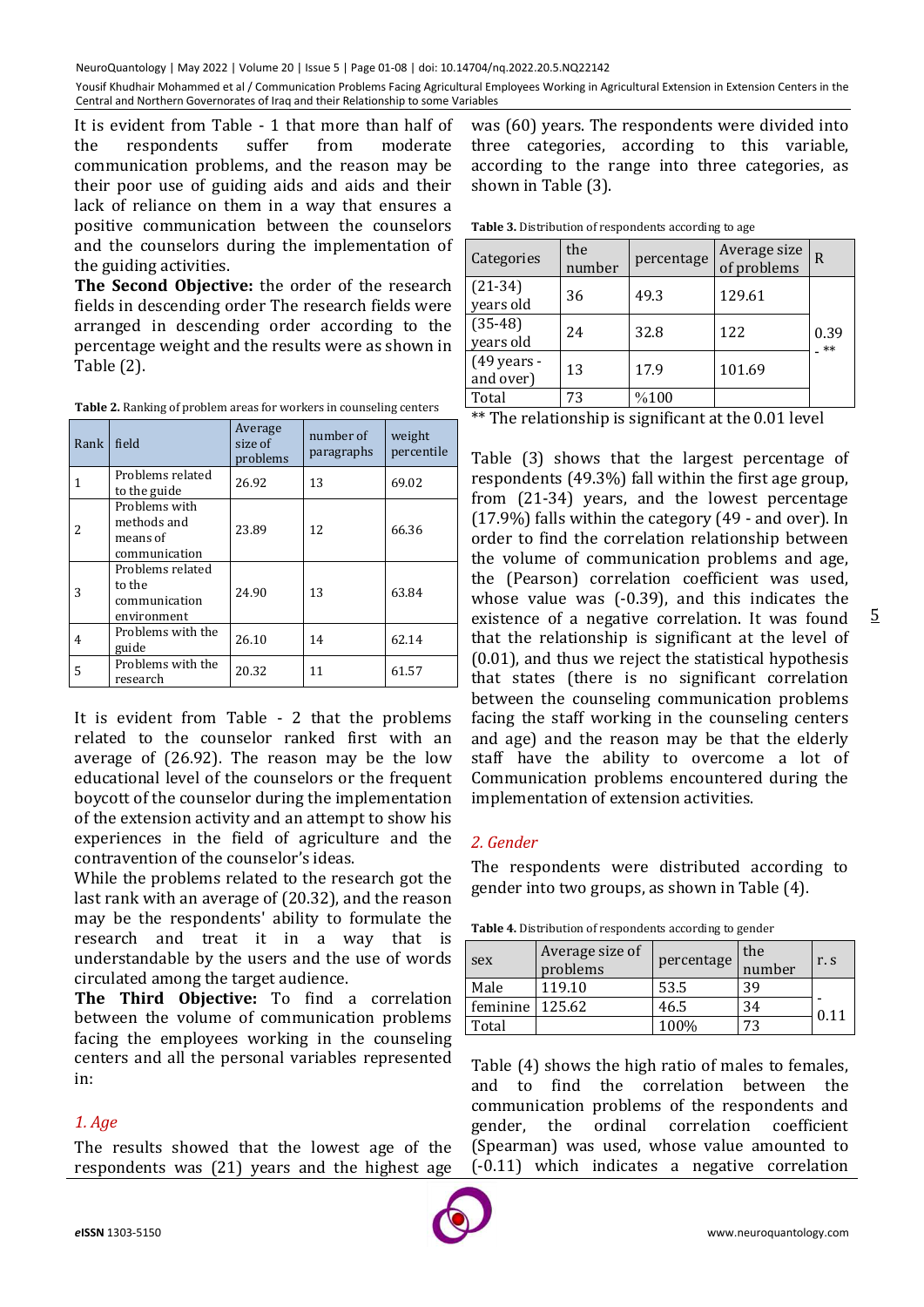NeuroQuantology | May 2022 | Volume 20 | Issue 5 | Page 01-08 | doi: 10.14704/nq.2022.20.5.NQ22142

Yousif Khudhair Mohammed et al / Communication Problems Facing Agricultural Employees Working in Agricultural Extension in Extension Centers in the Central and Northern Governorates of Iraq and their Relationship to some Variables

between the two variables, and it was found that it is not significant. Thus, we accept the statistical hypothesis that states (there is no significant correlation between the counseling communication problems faced by the staff working in the counseling centers and gender.

## **Educational Level**

The respondents were divided into four groups according to the educational level, as shown in Table (5).

**Table 5.** Distribution of respondents according to educational level categories .

| Categories                            | The<br>number | Percentage | Average<br>size of<br>problems | $rs$ .<br>value |
|---------------------------------------|---------------|------------|--------------------------------|-----------------|
| Agriculture<br>prep                   | 14            | 19.2       | 134                            |                 |
| Agriculture<br>Institute              | 11            | 15.1       | 117.09                         |                 |
| Faculty of<br>agriculture             | 40            | 54.8       | 123.7                          | $* -0.29$       |
| Higher<br>agricultural<br>certificate | 8             | 10.9       | 100.5                          |                 |
| Total                                 | 73            | 100%       |                                |                 |

\* The relationship is significant at the level (0.05).

Table (5) shows that 19.2% of the respondents are graduates of high school of agriculture, with an average size of problems of (134) degrees, and (15.1%) of graduates of an agricultural institute, with an average size of problems of (117.09) degrees, and that the percentage of (54.8%) are college graduates. Agriculture with an average size of problems of (132.7) degrees, and that (10.9%) have a higher degree and an average size of problems of (100.5) degrees. (0.29\*-) degree, which indicates the existence of an inverse correlation between the two variables, and it was found to be significant at the level (0.05), and thus we reject the statistical hypothesis that states (there is no significant correlation between the counseling communication problems facing the employees working in the counseling centers and the educational level The reason for this may be attributed to the fact that the respondent with high academic achievement makes him more able to formulate the guiding research and deal with the clients with high efficiency, which reduces the volume of communication problems that he faces.

#### *4. Genesis*

The respondents were distributed according to their origin into two categories, as shown in Table (6).

**Table 6.** Distribution of respondents according to the category of upbringing and its relationship to the level of problems

| Categories          | the<br>number | percentage | Average<br>size of<br>problems | rs<br>value |
|---------------------|---------------|------------|--------------------------------|-------------|
| countryside         | 21            | 28.7       | 121.76                         |             |
| civilized<br>region | 52            | 71.3       | 122.28                         | 0.04        |
| Total               | 73            | %100       |                                |             |

Table (6) shows that (28.7%) of the respondents fall within the rural establishment with an average size of problems (121.76) degrees, and that (71.3%) of the respondents fall within the urban setting, with an average size of problems (122.28). To find the correlation between the two variables, a coefficient was used The ordinal correlation (Spearman), whose value is (0.04), indicates that there is no correlation between the two variables, so the statistical hypothesis that states (there is no significant correlation between the counseling communication problems facing employees working in counseling centers and upbringing) is accepted.

# *5. Participation in Extension Activities*

The respondents were divided according to participation in the extension activities into two groups, as shown in Table (7).

**Table 7.** Shows the categories of respondents according to their participation in the extension activities

| Categories           | the<br>number | percentage | Average<br>size of<br>problems | Values<br>rs |
|----------------------|---------------|------------|--------------------------------|--------------|
| participant          | 48            | 65.8       | 132.27                         |              |
| not<br>participating | 25            | 34.2       | 102.68                         | $0.59**$     |
| Total                | 73            | 100        |                                |              |

The relationship is significant at the 0.01 level\*\*

Table (7) shows that (34.2%) of the respondents did not participate in topics related to agricultural extension activities, with an average of (102.68) problems, and that (65.8%) participated in these topics, with an average of (132.27) problems. In order to find the correlation between the volume of communication problems and participation in the

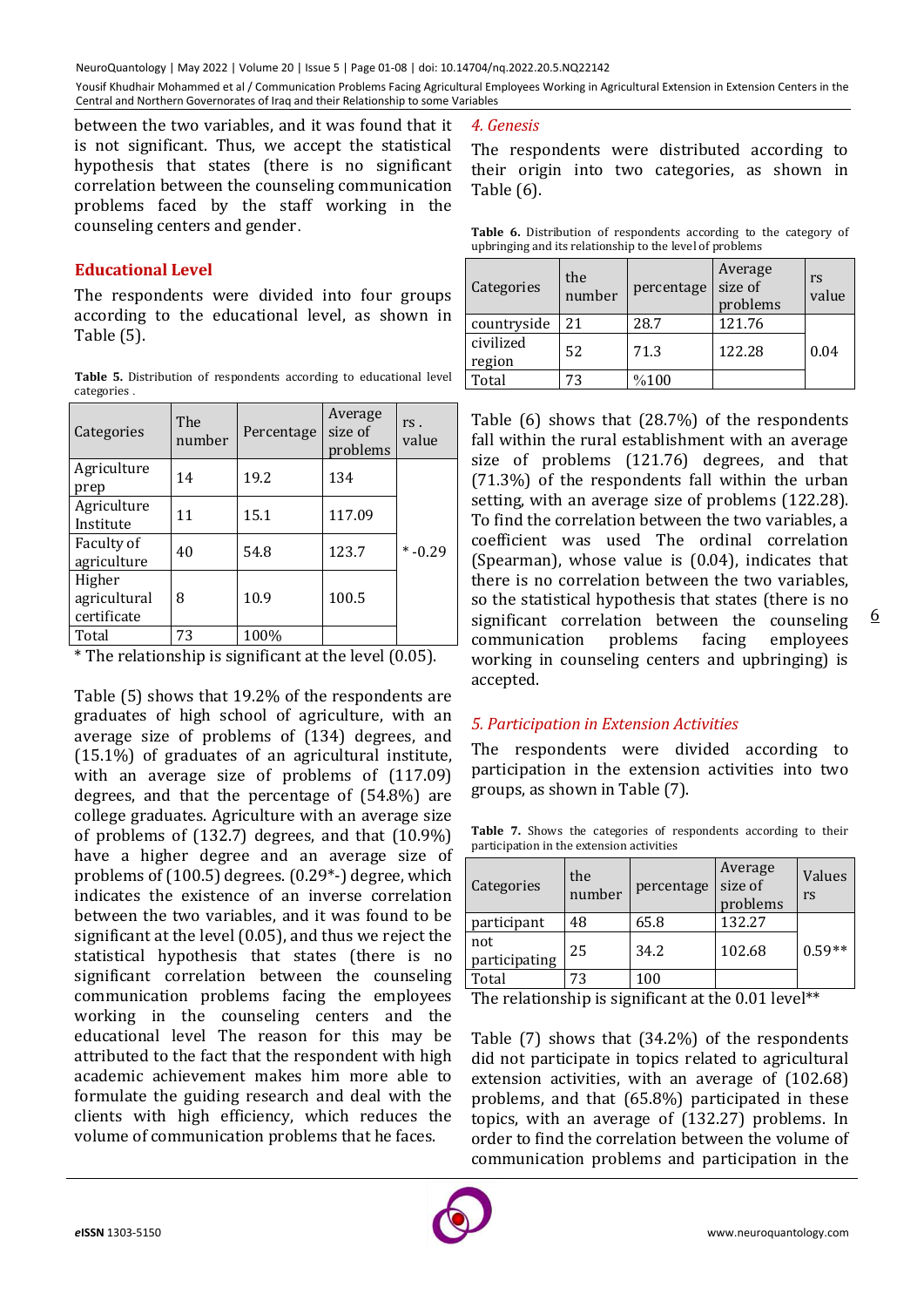extension activities, the ordinal correlation coefficient (Spearman) was used, whose value was (0.59). (There is no significant correlation between the counseling communication problems facing the staff working in the counseling centers and participation in extension activities) The reason for this may be due to the fact that the respondents' participation in the implementation of extension activities makes them exposed to more communication problems than the staff who are assigned with administrative tasks.

### **Conclusions**

- 1. The results of the research showed that more than half of the respondents fall into the middle category. We conclude from this that a large number of respondents suffer from communication problems that limit their high efficiency of counseling activities.
- 2. The results showed that the problems related to the counselor occupied the first place. We conclude from this the need to indicate the importance of the research to the counselor and to clarify the research in an accurate way to convince the counselors of the counselor's work and trust the content of the research.
- 3. The results of the research showed the existence of an inverse correlation between age and the size of the communication problems facing the employees working in the extension centers. We conclude from this that the elderly employees have the ability to overcome most of the communication problems they face during the implementation of the extension activities.
- 4. The results showed a significant correlation between participation in the implementation of the extension activities and the size of the problems. We conclude from this that the employees working in the extension centers suffer from major problems when implementing the extension activities.

### **Recommendations**

- 1. Qualifying the employees working in the guidance centers and developing their communication skills to enable them to find appropriate solutions to the communication problems they face while carrying out their guidance duties.
- 2. The counselor got acquainted with the circumstances of the counsellors and chose the

appropriate message for their needs and capabilities.

- 3. Assigning the elderly employees to implement the guidance activities and involving the younger employees with them to benefit from their experiences in the way of implementing the guidance activities and to overcome the difficulties they face while carrying out their guidance tasks.
- 4. Taking into consideration the factors that had a moral correlation when assigning employees to implement the indicative activities.

#### **References**

- El-Desouky, Abdel Ibrahim, (2004), *Mass Communication and Social Attitudes,* Dar Al-Wafaa for Printing and Publishing, Alexandria.
- Al-Dulaimi, Abdul Razzaq Muhammad, (2018), *Communication Theories in the Twenty-first Century,* Al-Yazuri Scientific Publishing and Distribution House, Amman, Jordan.
- Al-Humairi, Yasser Abdo, (2007), *Some basic communication skills of local agricultural extension agents in Sohag Governorate, a master's thesis,* Agricultural Extension Research and Rural Development Institute, Egypt.
- Al-Amoudi, Muhammad Zaki, (2013), *The level of efficiency of job performance and its relationship to leadership styles,*  Master's thesis, Management and Politics Academy for Graduate Studies, Gaza.

7

- Abu Muslim, Abu Zaid al-Qarqari, (2019), *Effective Extension Communication, Agricultural Extension Research and Rural Development Unit in Ismailia,* Agricultural Research Center, Giza, Egypt.
- Maryam, Boukhta Rabia, (2016), *Communication and its Relationship to Self-Efficiency of the Guidance Counsellor; A field study in the Touggourt and Ouargla region,* Kasdi Merbah University of Ouargla / Faculty of Humanities and Social Sciences - Department of Psychology and Education Sciences / Algeria.
- Al-Mangarios, Nassif Fahmy, (2010), A book entitled Communication between the Human Aspects and Contemporary Technology, *Alexandria Magazine,* Issue 11018, Helwan University, Egypt.
- Al-Alaq, Bashir Abbas, (2009), *Promotion and Commercial Advertising (Foundations, Theories, and Applications),* Dar Al-Bazuri Scientific for Publishing and Distribution, Amman.
- Al-Subaie, Saiban bin Sultan, (2011), The Role of Cooperative Societies in Extension, *Journal of Studies, No. 5, College of Science and Agricultural Food / Wasit University.*
- Al-Tamimi. Algeria, Abdullah, (2007), *The features required for agricultural extension workers to perform their duties efficiently,* Master's thesis, Department of Agricultural Extension, College of Agriculture, University of Baghdad.
- Kandilji, (2008), *Thus focusing on improving the agricultural extension work by describing the communication problems facing the employees working in the extension centers.*
- Al-Mahmoudi, Muhammad Ali Sarhan, (2019), *Scientific Research Methods,* 3rd Edition, Dar Al-Kutub, Republic of Yemen, Sana'a.